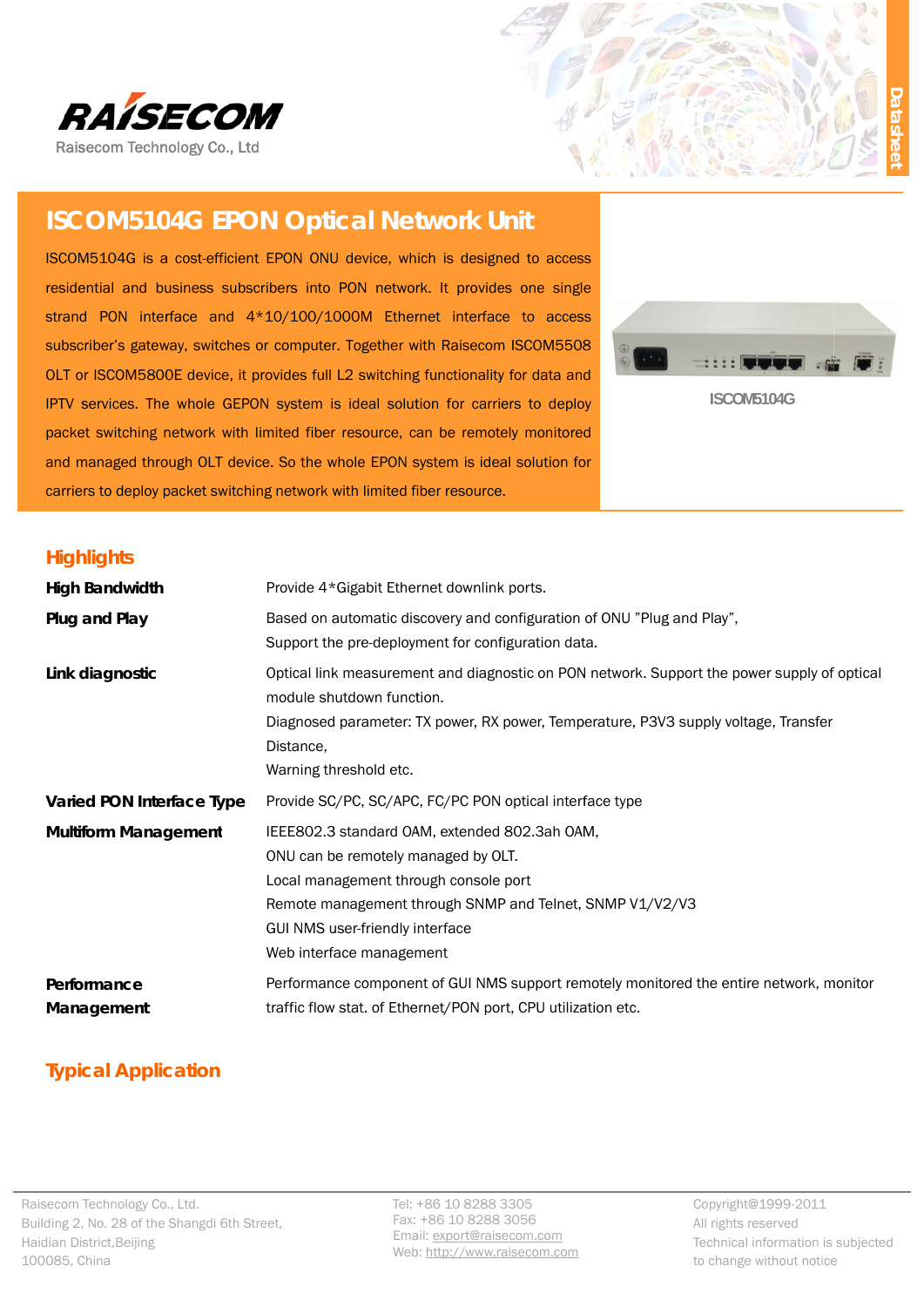



#### High-density Triple-play FTTH services for residential areas

#### **Key Features**

| <b>Forwarding mode</b>    | <b>Store and Forward</b>                                               |
|---------------------------|------------------------------------------------------------------------|
| Max frame size            | 1518 or 1596 Bytes, default 1596 Bytes                                 |
| <b>Security</b>           | Bi-directional AES-128 encryption, triple churning                     |
| Port rate limitation      | Based on ingress and egress of each port, 32 kbps increments           |
| <b>Storm control</b>      | Support storm control of broadcast, multicast and DLF according to PPS |
| Flow control              | IEEE802.3x in full duplex, back pressure in half duplex                |
| Port mirror               | Port mirror based on ingress and egress per port                       |
| <b>Spanning tree</b>      | RSTP for improving network resiliency and reliability, compatible STP  |
| <b>Loopback detection</b> | Loop back detection for avoiding storms caused                         |
| <b>MAC address table</b>  | 2K MAC addresses                                                       |
| <b>VLAN</b>               | IEEE802.1g 68 VLANID, range 1~4094,                                    |
|                           | VLAN Transparent, tag, Trunk, Translation mode setting                 |
|                           | VLAN stacking, IEEE802.1ad standard                                    |
| <b>SLA</b>                | Support upstream Service Level Agreement, increment 64~1Mkbps          |
|                           | Upgradeable dynamic DBA algorithm                                      |
|                           | Rate-limiting on Ethernet and PON interface, 64K~1M bps increments     |
| QoS                       | Up to 4 output queues                                                  |
|                           | <b>Strict Priority forwarding(SP) scheme</b>                           |
|                           | Weighted round robin(WRR)                                              |
| <b>ACL</b>                | Support L2 - L4 packet filtering, classify and attemper                |

Tel: +86 10 8288 3305 Fax: +86 10 8288 3056 Email: export@raisecom.com Web: http://www.raisecom.com Copyright@1999-2011 All rights reserved Technical information is subjected to change without notice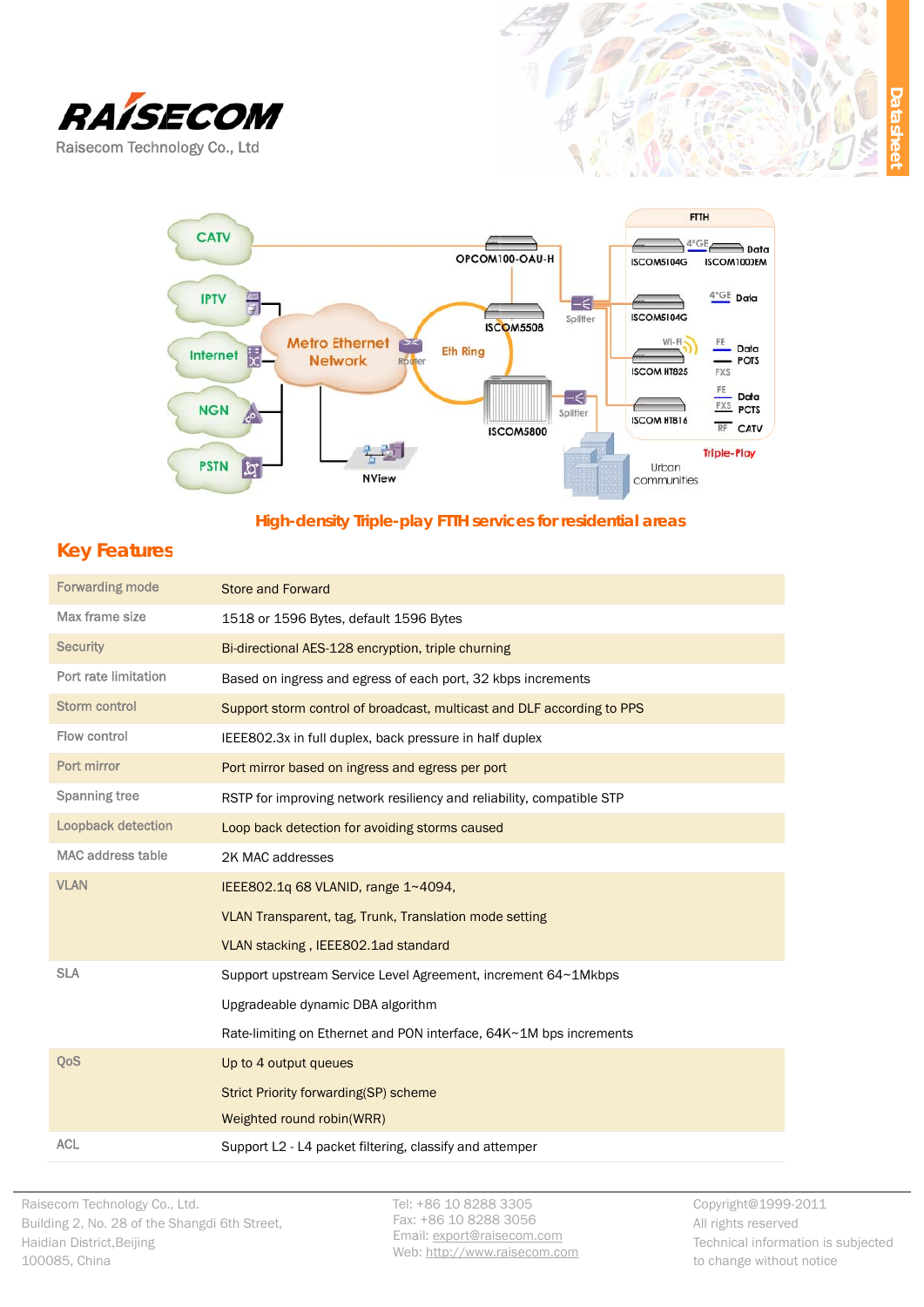

| Port isolation   | Support different Ethernet ports intercommunication enable or disable protecting the ports |
|------------------|--------------------------------------------------------------------------------------------|
| DHCP & PPPOE     | DHCP Snooping, PPPoE Relay, PPPoE Agent                                                    |
| <b>Multicast</b> | IGMP Snooping V1/V2/V3, Transparent                                                        |

## **Specifications**

#### **Compliances**

| <b>EPON</b>      | 1 EPON interface                | Standards & | <b>IEEE802.3</b>  |
|------------------|---------------------------------|-------------|-------------------|
| Interface        | SFF optical module              | protocols   | IEEE802.3ah       |
|                  | SC/PC, SC/APC, FC/PC connector  |             | <b>IEEE802.3u</b> |
|                  | 1310nm burst receive            |             | IEEE802.3ab       |
|                  | 1490nm continuous transmit      |             | <b>IEEE802.3z</b> |
|                  | Symmetric 1.25Gbps              |             | <b>IEEE802.3x</b> |
|                  | 20km distance                   |             | IEEE802.1p        |
|                  | Split ratio: Max. 1:64          |             | <b>IEEE802.1Q</b> |
| <b>Ethernet</b>  | 4*10/100/1000M auto-negotiation |             |                   |
| Interface        | RJ45 connector                  |             |                   |
|                  | Full/half duplex mode           |             |                   |
|                  | Auto MDI/MDI-X                  |             |                   |
|                  | 100m distance                   |             |                   |
| Serial port      | 9600bps/8bit/none parity/1      |             |                   |
| configuration    | stop bit                        |             |                   |
| <b>Dimension</b> | 260(W)*44(H)*130(D) mm          |             |                   |
| Weight           | $< 1.1$ $kg$                    |             |                   |
| Power supply     | AC: $100V - 240V$ AC            |             |                   |
|                  | DC +24V: $18V \sim 36V$ DC      |             |                   |
|                  | DC +12V: $11V \sim 18V$ DC      |             |                   |
| Power            | $\leqslant$ 5W (at max load)    |             |                   |
| consumption      |                                 |             |                   |
| Working          | Temp: 0~55 centigrade           |             |                   |
| environment      | RH: 10~90% non-condensing       |             |                   |
| <b>Storage</b>   | Temp: -25~60 centigrade         |             |                   |
| environment      | RH: 10~90% non-condensing       |             |                   |

## **Ordering Information**

Tel: +86 10 8288 3305 Fax: +86 10 8288 3056 Email: export@raisecom.com Web: http://www.raisecom.com Copyright@1999-2011 All rights reserved Technical information is subjected to change without notice

). Ja